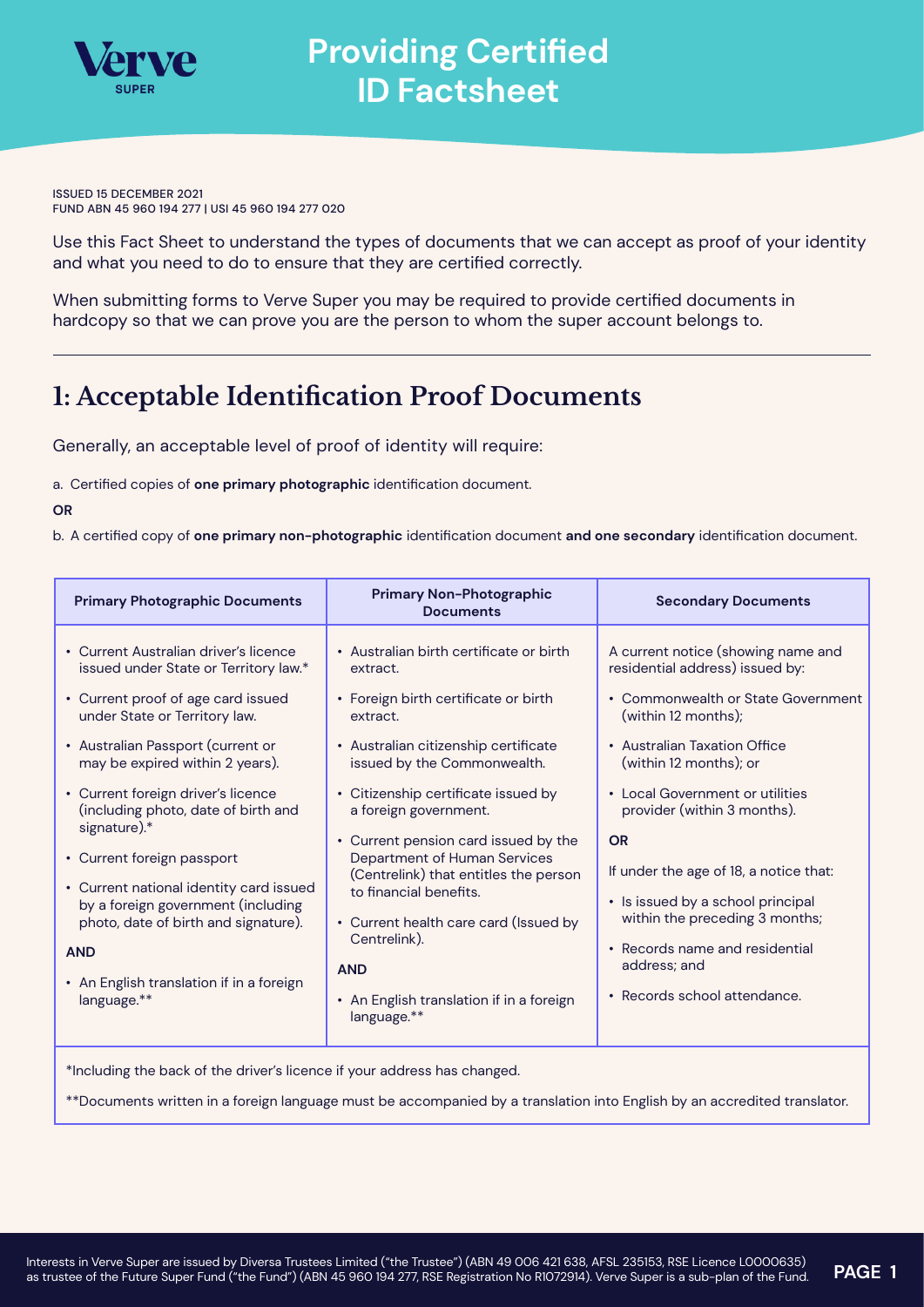

## **2: Certifying Documents**

A certified copy of an identification document is a copy of an original document, which has been certified and signed by a person who is authorised to certify that it is a true and correct copy of the original.

For a full listing of people who can certify your documents, see the Statutory Declarations Regulations 1993.

Some of the people who can certify copies of originals as true copies in Australia are:

- a medical practitioner
- a nurse
- an optometrist
- a psychologist
- a pharmacist
- a chiropractor
- a dentist
- a physiotherapist
- a veterinary surgeon
- an accountant (member of CA, CPA or IPA)
- a police officer
- a legal practitioner
- a Justice of the Peace
- a judge or magistrate
- a chief executive officer of a Commonwealth court
- a teacher employed on a full-time basis at a school or tertiary institution
- an employee with two or more years' continuous service with an office supplying postal services to the public
- an officer with, or authorised representative of, a holder of an Australian Financial Services Licence (AFSL), having two or more years continuous service with one or more licensees

### If you are living overseas, the persons who are authorised to certify copies of originals and true copies include:

- an authorised staff member of an Australian Embassy, High Commission or Consulate
- an authorised employee of the Australian Trade Commission who is in a country or place outside Australia
- an authorised employee of the Commonwealth of Australia who is in a country or place outside Australia
- a member of the Australian Defence Force who is an officer or a non-commissioned officer with 5 or more years of continuous service
- a person authorised as a notary public in a foreign country.
- (subject to approval on a case-by-case basis) a Judge of a Court, a Justice of the Peace, a Magistrate or a Police Officer of a foreign country